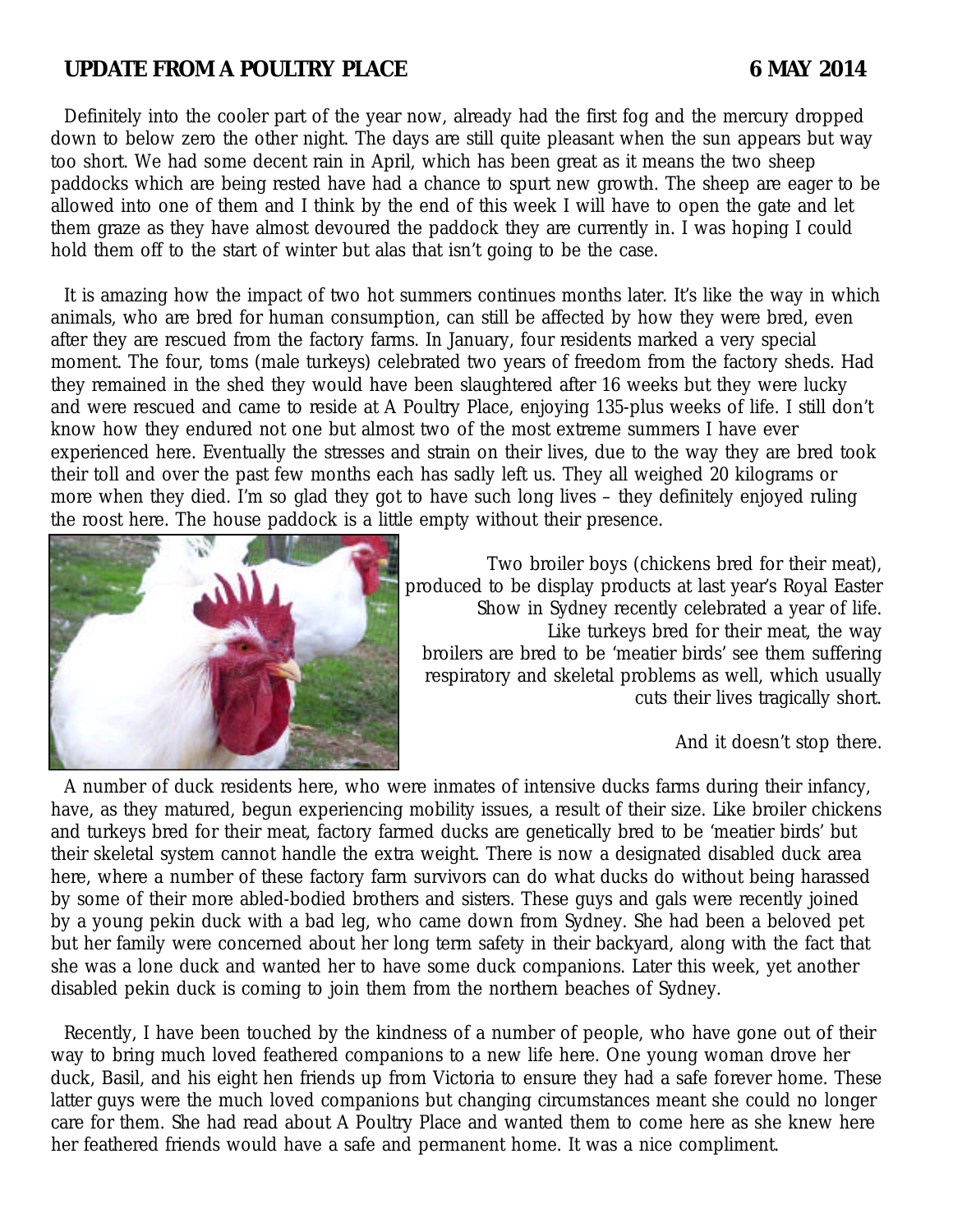It's actually been a lot about ducks in recent times, with 18 joining the family in the week between Easter and Anzac Day. Six, all pekins (pictured right) arrived from Sydney, having been adopted as babies by a kind woman, who couldn't stand seeing the five-day-old ducklings being sold as 'meat

ducks' at a market. She had raised them for more than six months and grown very attached to them only to have her neighbour complain to the local council about their noise. Her search to find them a safe, forever home lead her to A Poultry Place. Within days they were joined by another Pekin called Tweety, who was rescued with a duck friend by a kind-hearted person after they had been dumped on the Georges River in Sydney's south. Unfortunately, Tweety's friend was injured and did not survive, so Tweety's rescuer sought about finding him a safe haven with other ducky friends. Her search ended with a phone call to me and Tweety is now happy with his new chums.



A few days before Tweety arrived I got a phone call from a contact at an animal shelter who was wondering if I had any capacity to take in some ducks. There were 10 ducks who had been at the shelter for a month or more and were still unadopted. Most of them had come into the shelter separately and were now living in two groups of four (one quartet pictured below right), as well as a pair of handsome young Muscovy drakes, I said I'd think about it and wandered outside to see if it could be managed. Thanks to some recent donations (and some time off from work) having allowed me to set up two new temporary house/yard areas I realised I could grant them all residency as they begin their integration with the larger flocks. The Saturday I collected them was a busy day but the following morning after I let everyone out and went back to observe how all the newcomers were getting on was one of those lovely little experiences that becomes a treasured memory. The two handsome black muscovies (pictured below left) quickly joined a flock of drakes happily, without the usually sparring.



The week, which will now be known as duck week, reminded me of another wonderful experience six years ago when Pat, a wildlife carer from Sydney arrived on Anzac Day with a flock of 13 ducks she had been caring for after they had been dumped on the Parramatta River. Pat had housed and cared for the ducks at an old factory site on the waterfront, where they had safe accommodation during the night and access to water throughout the day. Unfortunately the factory was sold to developers and Pat needed to rehome her flock. It was great to be taking in a group of animals who were forced to move out of necessity, rather than having been dumped by someone who didn't are or couldn't be bothered. The love Pat has for these ducks was obvious and I felt